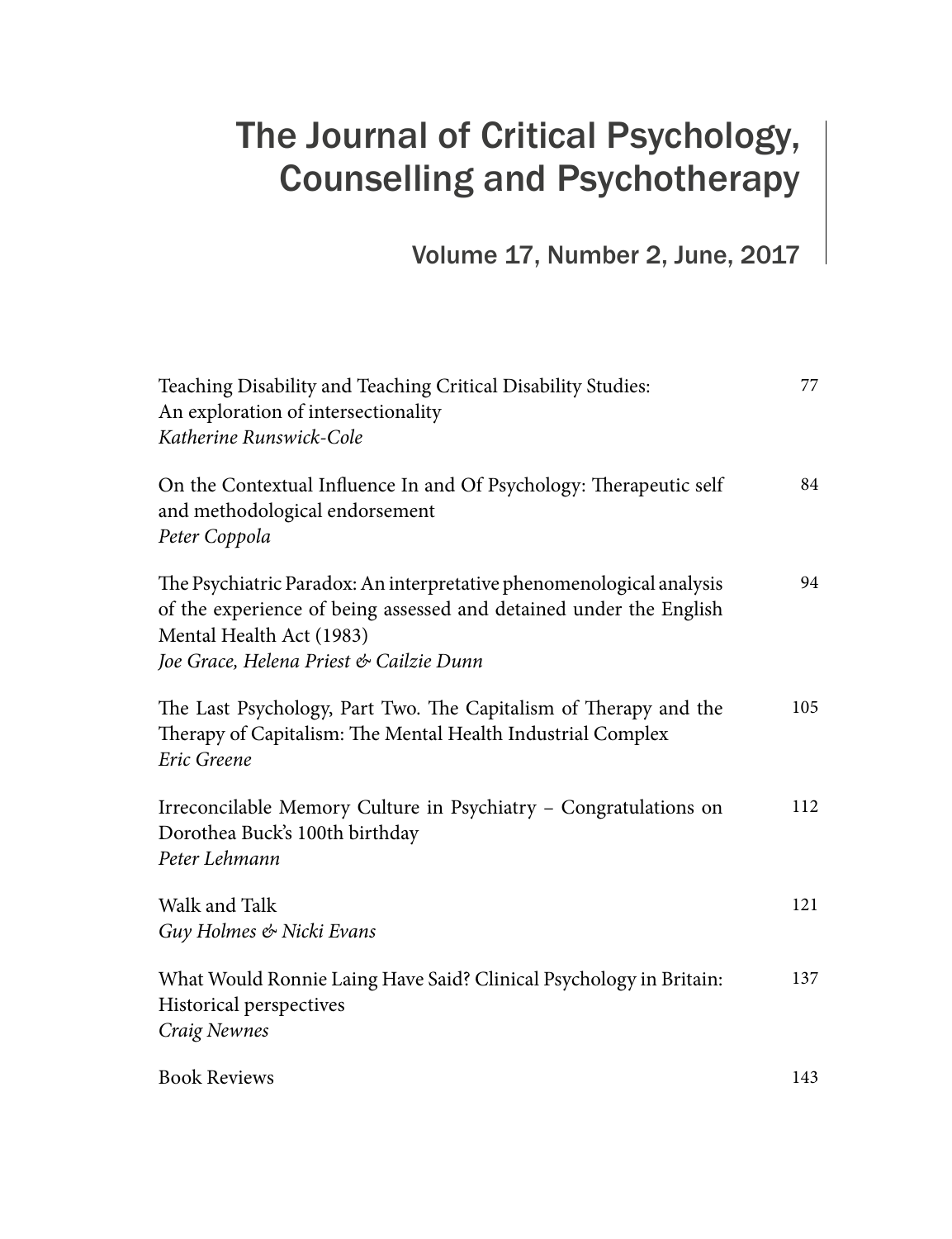# Irreconcilable Memory Culture in Psychiatry – Congratulations on Dorothea Buck's 100th birthday

Peter Lehman

SUMMARY: This tribute to psychiatric survivor and activist Dorothea Buch celebrates her seventy-year struggle on behalf of those oppressed by psychiatry.

KEY WORDS: Coercion, sterilization, electro-shock, Psy-survivor, psychosis, Nazism, Kraepelin

On April 5, 2017, the Honorary Chair of the German Federal Association of Users and Survivors of Psychiatry celebrated Dorothea Buck's 100<sup>th</sup> birthday. In Germany, she is considered and as one of the 'century women' (Seggelke, 2015, pp21–27) – women strong in character and with a course of life that encourages us to get old. For her particular birthday, a Dorothea Buck Symposium took place at the Hamburg University the day after (see www.bpe-online.de/buck/2017-04- 06.pdf). Dorothea, who lives in a nursing home for elderly people, was connected by Skype. All people who could not attend this meeting in person can instead watch her keynote lecture, 'Seventy Years of Coercion in German Psychiatric Institutions, Experienced and Witnessed' to the congress 'Coercive Treatment in Psychiatry: A Comprehensive Review,' run by the World Psychiatric Association in Dresden in June 2007. Her lecture, translated into English, is available on the Internet at http://ki-art-multimedia.de/dresden/doro-english.htm.

## Dorothea Buck, survivor and fighter

Dorothea is an extraordinary woman; gentle, clear, unbreakable, productive. Aged 99, she contributed her manuscript 'Psychose verstehen – Erfahrungen der Betroffenen anhören und ernst nehmen' *(Understanding psychosis: Listen to the*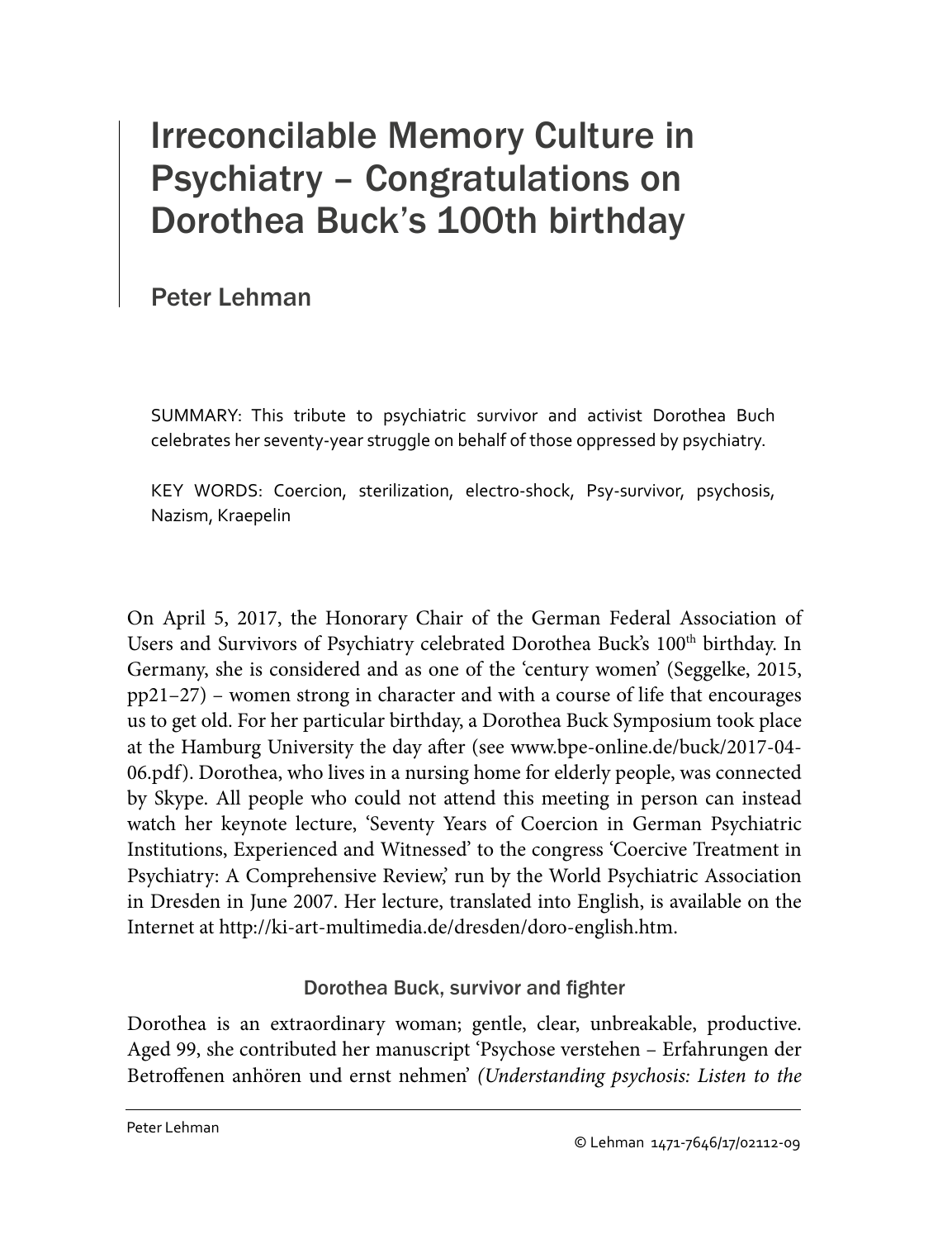*patients' experiences and take them seriously)* to Kirsten Becken's book *Seeing Her Ghosts* and repeated her central message: Psychiatrists should talk with the people and not treat them as soulless objects, and people with psychoses should try to make sense of their symptoms. In the book's prelude, the American writer Siri Hustvedt backs this message:

In the rush to explanation, to diagnosis, to treatment, the particular drama and singular narrative of the patient is often forgotten. No human being is a diagnosis, and no subjective state can be reduced to the objective information provided by a brain scan (Hustvedt, 2017).

Twenty years ago Dorothea's friend Brigitte Siebrasse translated her biographical notes into English. Dorothea had written about her post-war activities (available on her website www.dorothea-buck.de):

Together with the work group of (ex-) users and survivors of psychiatry within the holding-organization of psychosocial aid organizations and many individual fighters, we founded our registered association Bundesverband Psychiatrie-Erfahrener (BPE; Federal Association of Users and Survivors of Psychiatry) in October 9-11, 1992.

Since May 1996, in cooperation with my sister, the publisher Dr. Anne Fischer-Buck, I have been working on information and on a collection of signatures against medical research on persons who do not have the ability to consent – even when the research is not for their personal benefit – which is being planned by the *Bioethical Convention of the European Council*. We keep collecting signatures until April 30, 1997. By January 1, 1997 we have gathered 30.000 signatures.

We experienced the fate and life-destroying psychiatric interventions of forced sterilization and medical mass murder on patients, its missing insight and knowledge because they withheld dialogue with us. Now we demand an empirical psychiatry, based on the experiences of the (ex-) users and survivors of psychiatry, as we all – the psychiatrists included – can only know for sure, what we have experienced personally.

Dorothea was a victim of forced sterilization during the Nazi era. Beside this mutilation, she also suffered buckets of cold water poured over her head, lengthy baths in a tub covered with canvas, cold wet sheets, cardiazol-, insulin- and electroshock, injections of paraldehyde and she witnessed the effects of neuroleptics in her fellow patients. (She also uses the name Sophie Zerchin, rearranging the letters of the German word for 'schizophrenia.') In her article 'Seventy Years of Coercion in Psychiatric Institutions, Experienced and Witnessed' she looked back on the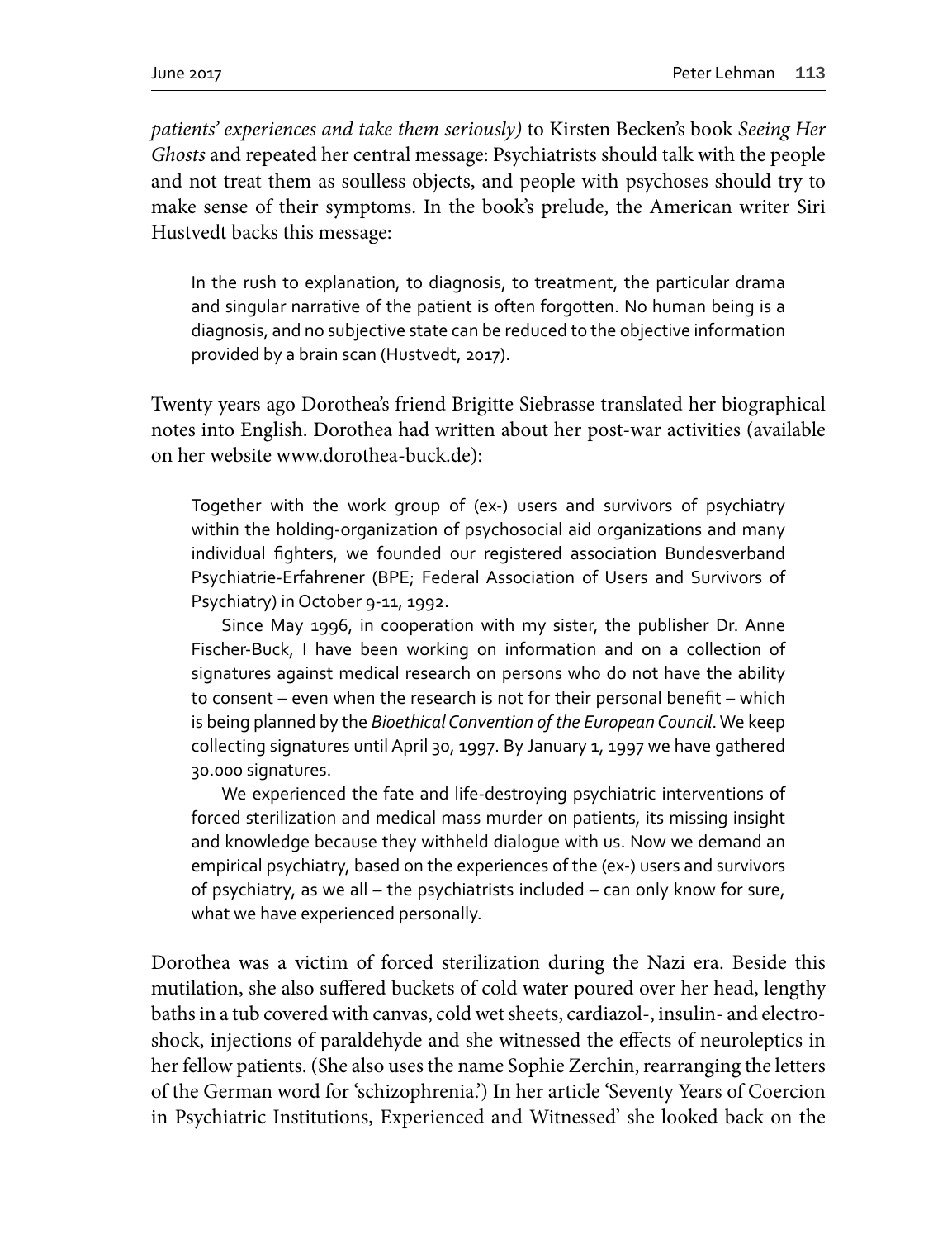most modern psychiatric treatment and wrote:

During my last psychotic episode in 1959, I experienced for the first time, along with all of the others on the ward, an immediate injection of high dosages of anti-psychotic drugs. I considered this to be a total dictatorship which prevented us from thinking and feeling and also caused extreme physical weakness; it was deeply repulsive. (Buck-Zerchin, 2007, p25).

After the liberation from the Nazi dictatorship, Dorothea Buck worked as independent artist (sculptor) and taught art and handicraft at the Technical College for Social Pedagogy in Hamburg from 1969 to1982. Since 1970, she was active in the self-help movement. In 1992, she was not only one of different co-founders of the German BPE, but the key actor. Now she is BPE's Honorary Chair. In 1997, she was awarded with the Bundesverdienstkreuz erster Klasse (decoration of the Federal Republic of Germany for service to the community), and in 2008 with the Großes Verdienstkreuz des Verdienstordens der Bundesrepublik Deutschland, the greatest decoration of the Federal Republic of Germany for service to the community. You can find all these dates on her website, which is also available in English (see www.bpe-online.de/english/dorotheabuck.htm).

Emil Kraepelin, intellectual fire raiser

I shared some years with her as board-member of BPE. Since we both left the board, I have been her webmaster. On April 5, 2017 I had the honour to be one of the lecturer at the symposium on the occasion of her 100th birthday. Together with psychiatrist Martin Zinkler, an opponent of forced treatment (Zinkler, 2016), I spoke about a psychiatric system without force, where the life, health and dignity of the patient are protected.

As Dorothea and myself wrote a lot about psychiatry during fascism and the time before, I used the possibility to refer to a German psychiatrist that neither Dorothea nor myself like: Emil Kraepelin (1856–1926). In 1916, Kraepelin lamented:

The lunatic is dangerous and will stay dangerous until his death which fortunately occurs rapidly! (Kraepelin, 1916, p3).

Two years later, he prognosticated:

An unrestricted ruler, who – guided by our present knowledge – could ruthlessly interfere with the habits of man, would in the course of a few decades be able to achieve a corresponding decrease in insanity. (Kraepelin, 1918, p270).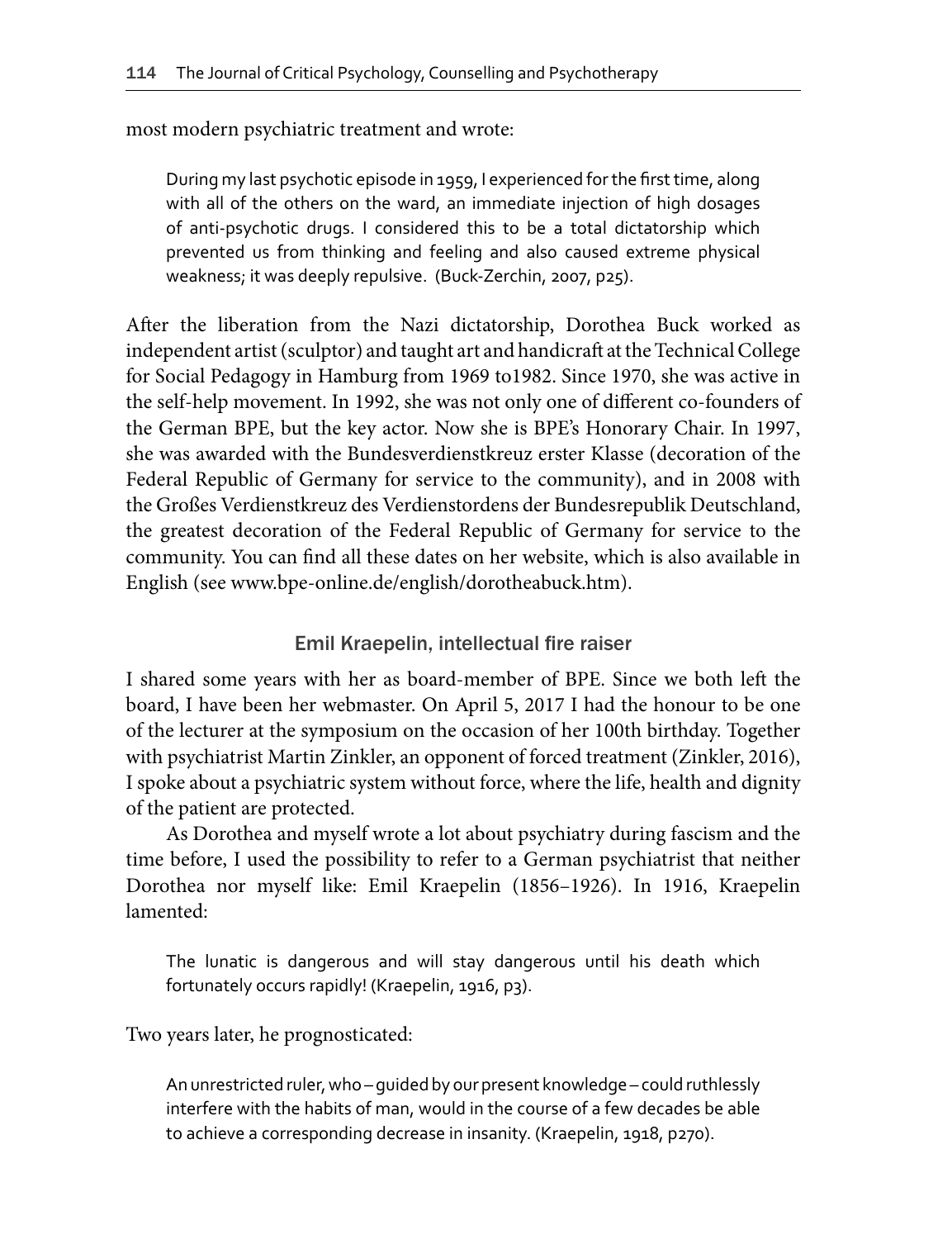In order to 'reduce (the incidence of) madness,' Kraepelin began to recommend ruthless intervention in people's lives through dictatorship as early as 1918. In November 1920, he lectured to the Department of Genealogy and Demographics at the Psychiatric Research Institute in Munich, demanding a broadening of psychiatric practice in the following manner: to intervene against all possible forms of moral decay, against the lack of a clear and uniform direction in feeling, thinking and action and against 'Internationalism' (Marxism). He termed this 'social psychiatry,' a means of internal colonization. The necessity to develop a social psychiatry in Germany became apparent to psychiatrists in the wake of World War I: 'mentally ill' soldiers (those with anti-war sentiments and lack of discipline) were deemed responsible for the military defeat and the 'pauper's peace' of Versailles; 'mentally ill' left-wing politicians like Erich Mühsam and Ernst Toller were frequently identified with the 'debased' Jewish people and its 'decadent forces of internationalism' (Kraepelin, 1921, pp7–8; more at Lehmann, 1994).

The result of Kraepelin's prophecy is well-known. Hundreds of thousands of psychiatric patients, disabled people and otherwise unproductive 'ballast existences' were sterilized or killed by psychiatrists and their supporters, as soon as the requested ruler (Adolf Hitler) gave them the possibility to act unrestrictedly. After the gas chambers had been successfully tested on psychiatric patients and other defenceless people by psychiatrists, this 'treatment' was used to kill Jewish people.

## Reduced life expectancy of psychiatric patients today

Back to Dorothea Buck and today: we know that, in Europe, the life expectancy of psychiatric patients is reduced by, on average, 23 years. In the USA, where the rate of junk food and sugar consumption seems higher, the life expectancy is reduced by about 30 years. In 2006, Joe Parks, Chair of the Medical Directors Council of the American National Association of State Mental Health Program Directors, warned:

It has been known for several years that persons with serious mental illness die younger than the general population. However, recent evidence reveals that the rate of serious morbidity (illness) and mortality (death) in this population has accelerated. In fact, persons with serious mental illness (SMI) are now dying 25 years earlier than the general population (Parks, 2006).

Parks' statement was confirmed by many researchers; even the drug firm Janssen Pharmaceuticals stated: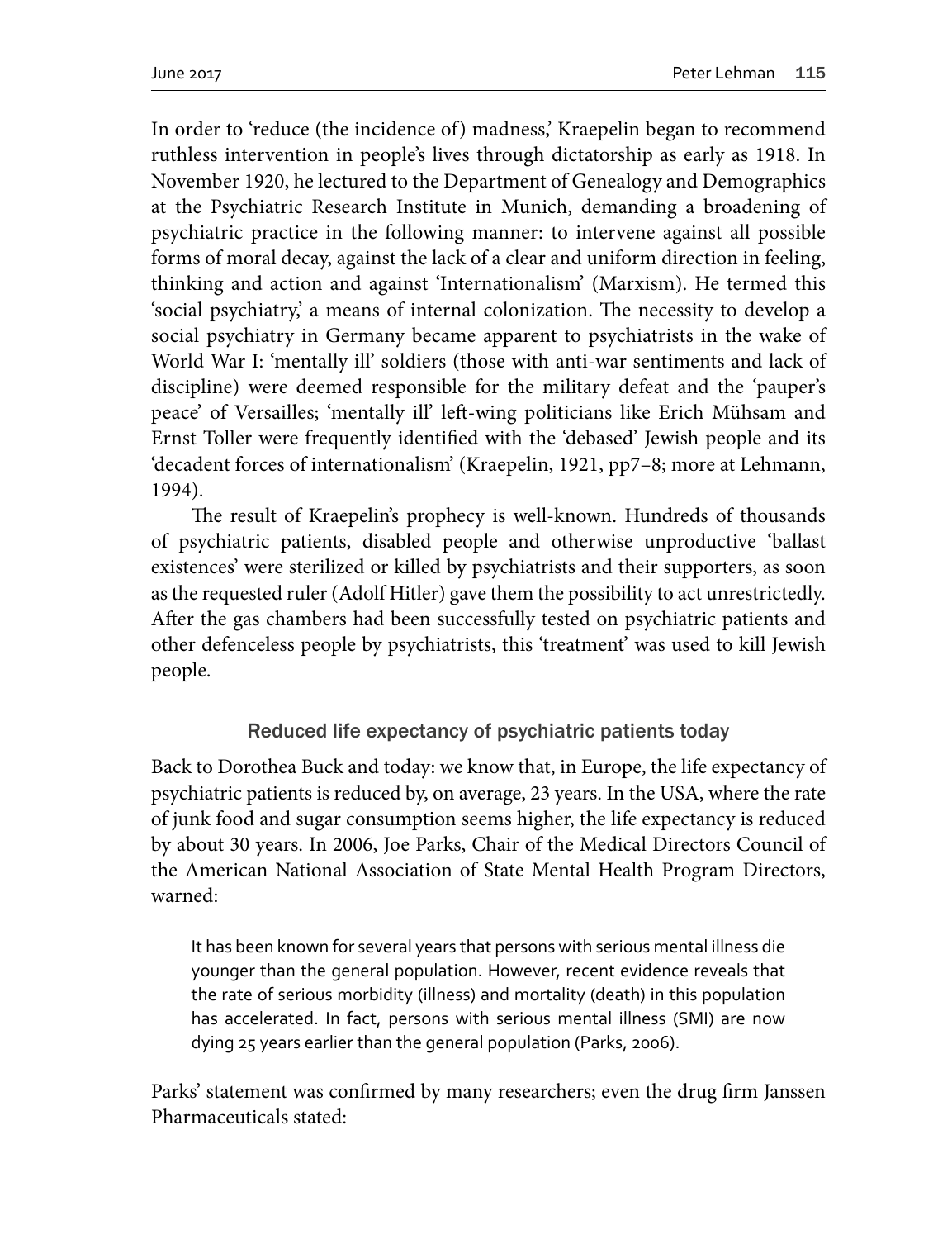Research has shown that the life expectancy for people living with a serious mental health condition is, on average, 25 years shorter than the general population (Janssen Pharmaceuticals, 2012).

It is no surprise that mainstream psychiatrists and drug companies do not consider the potentially toxic effects of their drugs as the cause of this disaster, but suggest instead that it is the unhealthy living conditions of the patients, especially their bad health. If they were right, would it be not an even bigger crime to administer potentially toxic drugs to such a vulnerable group?

## Ongoing appreciation of the intellectual fire raiser Kraepelin

Knowing the wishful thinking of Kraepelin, it is no surprise that the catastrophe of increased mortality in psychiatric patients is accepted by mainstream psychiatry as a matter of course, without a second thought. Still today, they honour him. Eugen Kahn, for example, a fellow worker of Kraepelin, published his appreciation for Kraepelin in the *American Journal of Psychiatry*. On the centenary of his birth, Kahn wrote:

Emil Kraepelin died 30 years ago. The influence of his work in psychiatry continues; it may be greater than we are aware of, particularly in view of the recent efforts biologically and physiologically to get closer to the solution of many of our problems (Kahn, 1956, p289).

Some years later, in the context of his experience as a dispenser of neuroleptics, the Harvard psychiatrist Gerald L. Klerman gave credit to Kraepelin's trailblazing work regarding modern psychiatry:

American, British and Canadian psychiatry today is in the midst of a Kraepelinian revival, that is becoming the dominant force among research and academic leaders (Klerman, 1982, p7).

If you think that, in light of more facts about the psychiatric crimes during 1933 and 1945 the enthusiasm for Kraepelin declined, I have to disappoint you. On the website of the psychiatric Ludwig-Maximilian-University (LMU) in Munich, whose medical director is Peter Falkai, 2010-2012 president of the German Psychiatric Association and currently member of the Scientific and of the Organizing Committee of the World Conference of the World Psychiatric Association in Berlin in October 2017, you can read still today, that Kraepelin was an excellent scientist "with outstanding importance" for all of psychiatry to the present time (Psychiatrische Klinik, 2017a):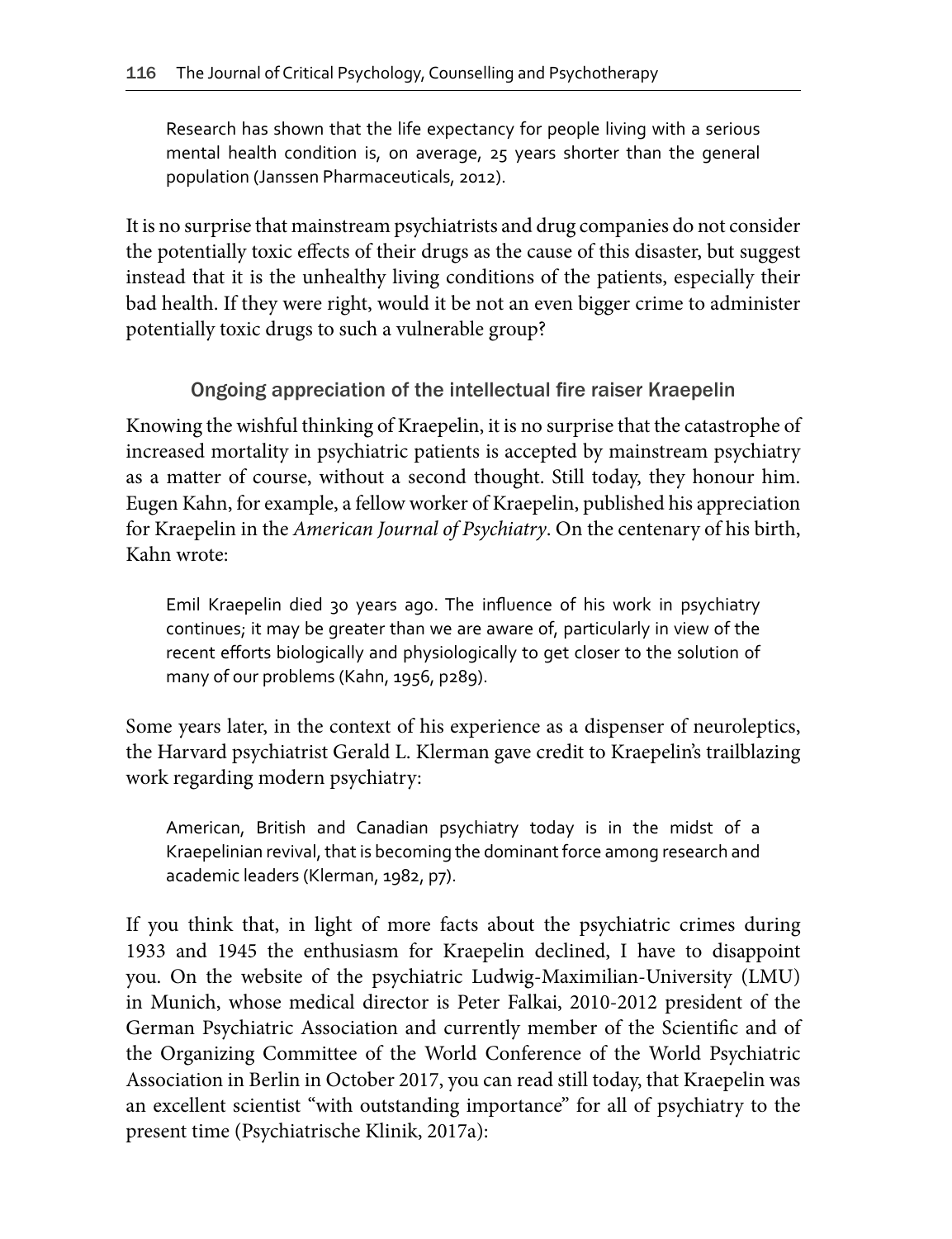The Psychiatric Clinic of LMU was set up in 1904 by Emil Kraepelin in the heart of the city of Munich. Many famous psychiatric researchers have here made decisive progress (Psychiatrische Klinik, 2017b).

Emil Kraepelin was the first medical director of the LMU Psychiatric Clinic. At the beginning of the twentieth century, he gained worldwide recognition in the psychiatric field (Psychiatrische Klinik, 2017a).

Also, thanks to the indifference of mainstream psychiatrists to Kraepelin's intellectual fire raising, the psychiatrist is still appreciated by the general population. On February 15, 2006 on the occasion of Kraepelin's  $150<sup>th</sup>$  birthday, a memorial stone in his town of birth was unveiled. Then, Mayor Andreas Grund proudly announced:

This day merely marks the beginning of a more intensive preoccupation with one of our city's great men, a prominent psychiatrist, and therefore aims to make his life and work accessible to the public (Grund, 2006; cited after Neustrelitz Leben, 2006, and Discher, 2017).

At the same ceremony, Neustrelitz' school director Henry Tesch praised Kraepelin as 'pioneering psychiatrist, researcher and organizer of science, as it is acknowledged by a special stamp of the city of Neustrelitz' (Tesch, 2016, p15). In 2006, psychiatrist Rainer Gold, obviously involved in dirty drug testing procedures in the former GDR (organized to procure money from Western drug firms for the Stalinist party SED – see Spiegel, 1991), wrote about that ceremony in *Carolinum* (a journal founded in 1935 during the Nazi era). He stated that, on the occasion of the 150<sup>th</sup> birthday of the famous son of the city, the citizens of Neustrelitz 'naturally' expected a commemorative event and the revelation of a memorial plaque at the wall of the house where Kraepelin's family had lived (Gold, 2006, p75). Not surprisingly, psychiatrist Hans-Jürgen Möller (who has received grants and is a consultant for and on the speakership bureaus of AstraZeneca, Bristol-Myers Squibb, Eisai, Eli Lilly, GlaxoSmithKline, Janssen-Cilag, Lundbeck, Merck, Novartis, Organon, Pfizer, Sanofi-Aventis, Schering-Plough, Schwabe, Sepracor, Servier, and Wyeth – see Fountoulakis et al, 2013), from the psychiatric university clinic in Munich, had sent compliments:

It is nice to hear from you that you keep the memory of Emil Kraepelin at his birthplace – this psychiatrist and researcher, who is not only historically important but also still today, and you honour him by the *Kraepelin Days* which take place in sequence. (…) My dear predecessor, Prof. Dr. Hanns Hippius, as well as myself feel very much obliged in Munich to the Kraepelin tradition (Möller, 2006; cited after Gold, pp76–77).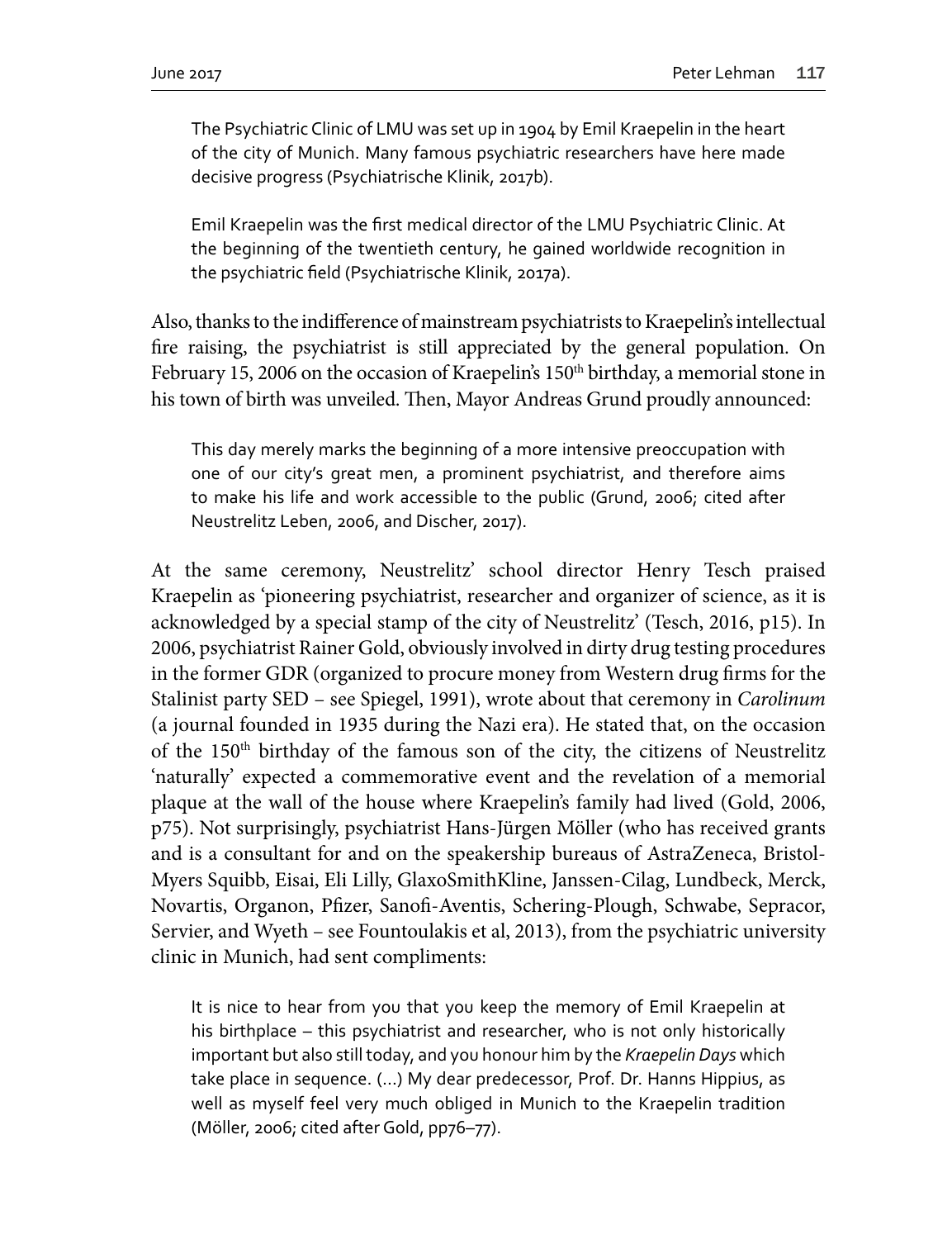Gold added to Möller's profession of faith to Kraepelin:

Professor Möller also pointed out the edition of Emil Kraepelin's collected writings, which is – from a biographical, scientific-historical and psychiatric point of view – extremely interesting… (Gold, 2006, p77).

Mainstream psychiatrists celebrated the  $100<sup>th</sup>$  birthday of their hero Kraepelin. And they inspired German politicians and citizens to join their chorus. These are simple symptoms of normality and the agents of compulsive normality: mainstream psychiatry.

### A biased appreciation

Let us celebrate the 100<sup>th</sup> birthday of our Dorothea Buck, remember the many victims of psychiatric treatment and stay together – in the spirit of the Declaration of Dresden (13) and the Declaration of Vejle (Lehmann et al, 2007) – against violent psychiatric behaviour, against the reduced life expectancy of psychiatric patients and for an appropriate and humanistic support for people in psychosocial distress.

All the best for you, Dorothea, and thanks forever for all your work!

### **Remark**

Translation from German citations into English by Peter Lehmann. All internet resources retrieved on April 4, 2017. Thanks to Darby Penney for support in translation matters.

### **Bibliography**

- Buck-Zerchin D S (2017). Seventy years of coercion in psychiatric institutions, experienced and witnessed. In: Stastny P, Lehmann P (eds). *Alternatives Beyond Psychiatry*. Berlin, Eugene, Shrewsbury: Peter Lehmann Publishing (pp19–28). (ebook in 2014).
- Chamberlin J, Lehmann P (2007). *Declaration of Dresden Against Coerced Psychiatric Treatment* (on behalf of the World Network of Users and Survivors of Psychiatry, the European Network of [ex-] Users and Survivors of Psychiatry, MindFreedom International and the Bundesverband Psychiatrie-Erfahrener). Dresden. [Online]. www.peter-lehmannpublishing.com/articles/enusp/dd-english.pdf.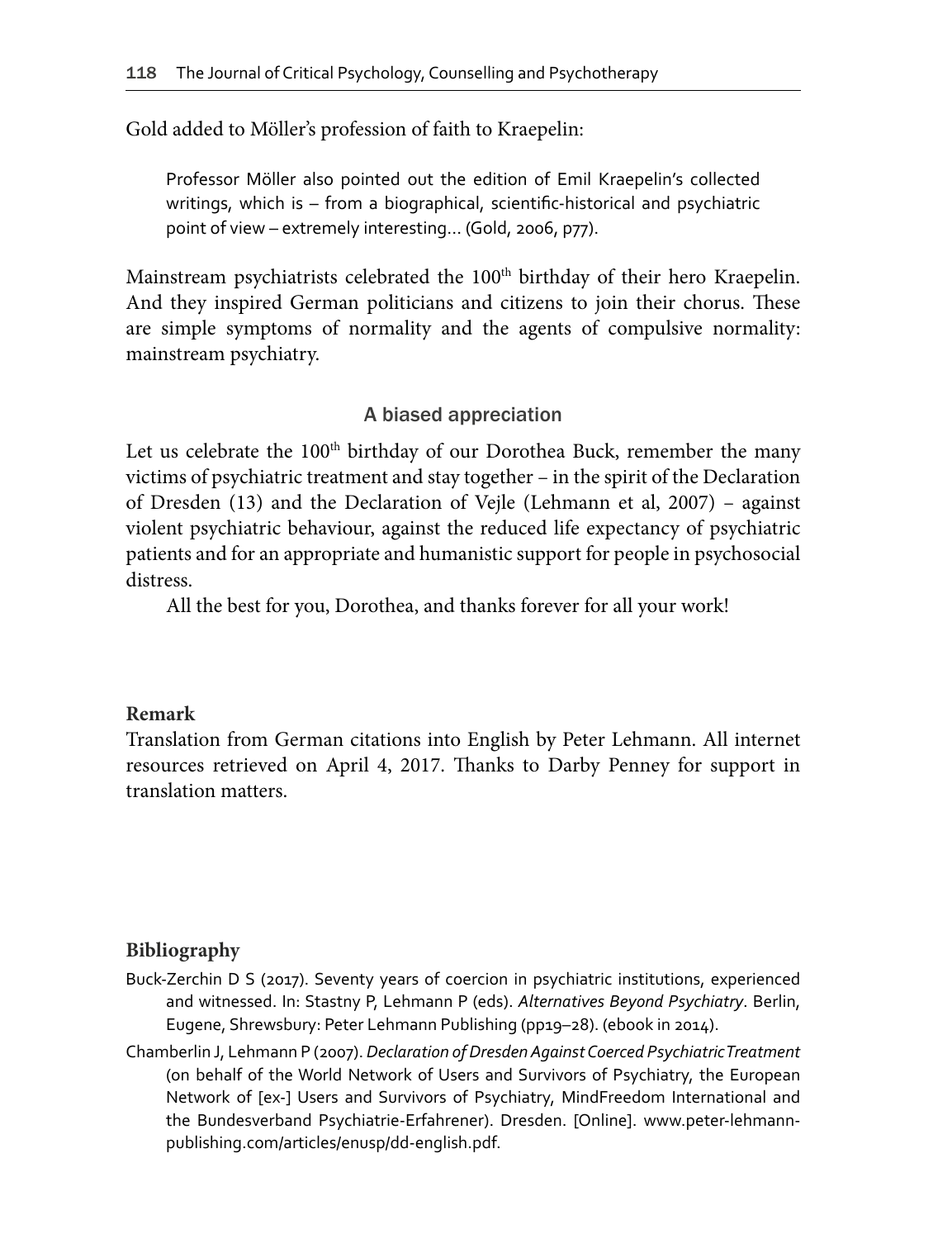- Discher C (2017). *A tribute to Nazi ideology?* Contribution to the blog Inklusionspolitik. Electronic resource. [Online.] http://inklusionspolitik.de/en/a-tribute-to-nazi-ideology.
- Fountoulakis KN, Hoschl C, Kasper S, Lopez-Ibor J, Möller H-J (2013). The media and intellectuals' response to medical publications: the antidepressants' case. *Annals of General Psychiatry.* [Online.] Published 2013, April 12; doi: 10.1186/1744-859X-12-11. www.ncbi.nlm.nih.gov/pmc/articles/PMC3643832/.
- Gold R (2006). Kraepelin-Tag 2006 in Neustrelitz. *Carolinum Historisch-literarische Zeitschrift 70*(137): 75–78. [Online.] www.carolinum-apps.de/zeitschrift/files/137\_winter06.pdf.
- Hustvedt S (2017). Prelude. In: Becken K (ed). *Seeing Her Ghosts (Ihre Geister Sehen)*. Vienna: Verlag für moderne Kunst (p6).
- Kahn E (1956). Emil Kraepelin. February 15, 1856 October 7, 1926 February 15, 1956. *American Journal of Psychiatry 113*: 289–294.
- Klerman GL (1982). Defining schizophrenia. In: TransMedica Inc (eds). *Management of schizophrenia – A symposium. Toronto, Canada, May 1982*. New York: TransMedica Inc (pp3–12).
- Kraepelin E (1916). *Einführung in die Psychiatrische Klinik* (3<sup>rd</sup> ed). Leipzig: Barth Verlag.
- Kraepelin E (1918). Hundert jahre psychiatrie. *Zeitschrift für die gesamte Neurologie und Psychiatrie 38*: 161–275.
- Kraepelin E (1921). Über Entwurzelung. *Zeitschrift für die gesamte Neurologie und Psychiatrie 63*: 1–8.
- Lehmann P (1994). 'Progressive' psychiatry: Publisher J. F. Lehmann as promoter of social psychiatry under fascism. *Changes – An International Journal of Psychology and Psychotherapy 12*(1): 37–49. [Online] www.peter-lehmann-publishing.com/articles/ lehmann/j-f-lehmann.htm.
- Lehmann P, Stålström O, Riabova O, Kostrovsky Y, Verhaegh J, Yamamoto M et al. (2007). Vejle Declaration: how we propose to deal with each other. In: Stastny P, Lehmann P (eds). *Alternatives Beyond Psychiatry*. Berlin, Eugene, Shrewsbury: Peter Lehmann Publishing (p372). [Online] www.peter-lehmann-publishing.com/articles/enusp/vejle-declaration. htm.
- Neustrelitz Leben! (2006). *Neustrelitz ehrt Emil Kraepelin Gedenktafel am Wohnhaus der Familie enthüllt*. [Online] www.neustrelitz.de/style-a3/leben/presseservice/1815-presse\_ details-1823-597-1-127-129.html.
- Parks J (2006). Foreword (p. 4). In: Parks J, Svendsen D, Singer P, Foti ME (eds). *Morbidity and mortality in people with serious mental illness*. Alexandria, VA: National Association of State Mental Health Program Directors, Medical Directors Council. [Online] www.nasmhpd.org/sites/default/files/Mortality%20and%20Morbidity%20Final%20 Report%208.18.08.pdf
- Janssen Pharmaceuticals Inc (2012). The importance of total wellness. *Choices in Recovery Support and Information for Schizophrenia, Schizoaffective and Bipolar Disorder 9*(2): 12.
- Psychiatrische Klinik des Klinikums der Ludwig-Maximilians-Universität München (2017a): *Emil Kraepelin*. [Online] www.klinikum.uni-muenchen.de/Klinik-und-Poliklinik-fuer-Psychiatrie-und-Psychotherapie/de/ueber\_uns/historie/kraepelin/index.html.